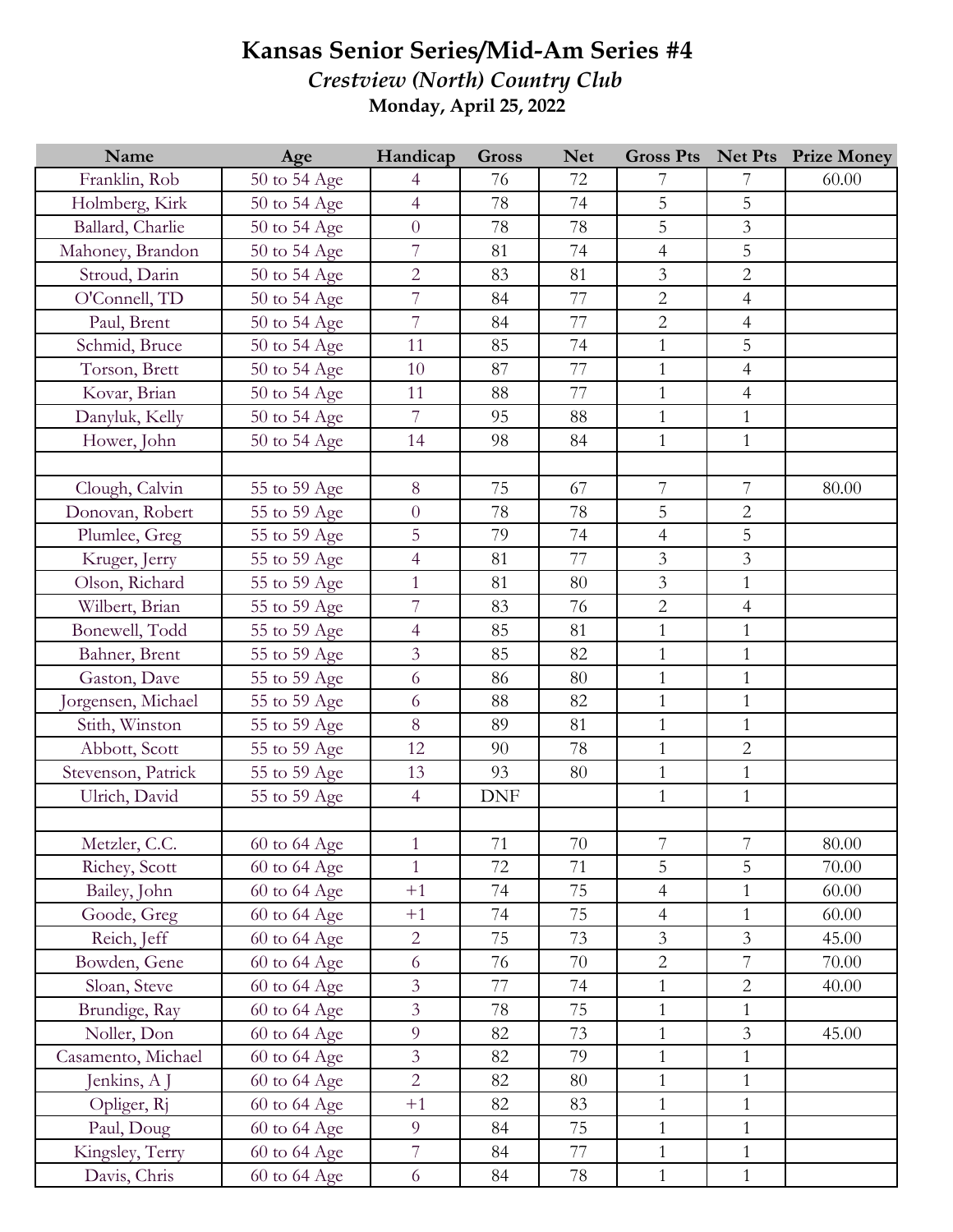| Minton, Phil          | 60 to 64 Age  | $\overline{4}$ | 84 | 80 | 1              | 1              |       |
|-----------------------|---------------|----------------|----|----|----------------|----------------|-------|
| Rumler, Bret          | 60 to 64 Age  | 6              | 85 | 79 | $\mathbf{1}$   | $\mathbf{1}$   |       |
| Hawkes, Cliff         | 60 to 64 Age  | 5              | 86 | 81 | $\mathbf{1}$   | $\mathbf{1}$   |       |
| Bartlett, Kevin       | 60 to 64 Age  | $\overline{2}$ | 87 | 85 | $\mathbf{1}$   | $\mathbf{1}$   |       |
| Moser, Robert         | 60 to 64 Age  | $8\,$          | 88 | 80 | $\mathbf{1}$   | $\mathbf{1}$   |       |
| Castaneda, Joe        | 60 to 64 Age  | 6              | 88 | 82 | $\mathbf{1}$   | $\mathbf{1}$   |       |
| Caster, Michael       | 60 to 64 Age  | $\overline{0}$ | 88 | 88 | $\mathbf{1}$   | $\mathbf{1}$   |       |
| Shearburn, Tony       | 60 to 64 Age  | 10             | 91 | 81 | $\mathbf{1}$   | $\mathbf{1}$   |       |
| Harder, David         | 60 to 64 Age  | 11             | 92 | 81 | $\mathbf{1}$   | $\mathbf{1}$   |       |
| Singleton, Chuck      | 60 to 64 Age  | 15             | 93 | 78 | $\mathbf{1}$   | $\mathbf{1}$   |       |
| Swanson, Brad         | 60 to 64 Age  | 5              | 93 | 88 | $\mathbf{1}$   | $\mathbf{1}$   |       |
| Erickson, Jim         | 60 to 64 Age  | 23             | 95 | 72 | $\mathbf{1}$   | $\overline{4}$ | 60.00 |
| Curtright, Doug       | 60 to 64 Age  | 18             | 96 | 78 | $\mathbf{1}$   | $\mathbf{1}$   |       |
|                       |               |                |    |    |                |                |       |
| Vautravers, Randy     | 65 to 69 Age  | $+1$           | 71 | 72 | 7              | 5              | 80.00 |
| Kruse, Jeff           | 65 to 69 Age  | 5              | 77 | 72 | 5              | 5              | 35.00 |
| Robbins, Pete         | 65 to 69 Age  | $\overline{0}$ | 77 | 77 | 5              | $\overline{2}$ | 35.00 |
| Closs, Bill           | 65 to 69 Age  | 5              | 78 | 73 | $\overline{4}$ | $\overline{4}$ |       |
| LaForge, Kenny        | 65 to 69 Age  | 5              | 80 | 75 | 3              | $\mathfrak{Z}$ |       |
| Hartmann, Bob         | 65 to 69 Age  | $+1$           | 80 | 81 | $\mathfrak{Z}$ | $\mathbf{1}$   |       |
| Rothwell, Joe         | 65 to 69 Age  | $\mathbf{1}$   | 81 | 80 | $\overline{2}$ | $\mathbf{1}$   |       |
| Nielsen, Tom          | 65 to 69 Age  | $+1$           | 83 | 84 | $\mathbf{1}$   | $\mathbf{1}$   |       |
| Frey, Russell         | 65 to 69 Age  | 9              | 84 | 75 | $\mathbf{1}$   | 3              |       |
| Linville, Dale        | 65 to 69 Age  | $\overline{5}$ | 84 | 79 | $\mathbf{1}$   | $\mathbf{1}$   |       |
| McQuin, Robert        | 65 to 69 Age  | $\overline{7}$ | 86 | 79 | $\mathbf{1}$   | $\mathbf{1}$   |       |
| Wyatt, Greg           | 65 to 69 Age  | $\overline{7}$ | 86 | 79 | $\mathbf{1}$   | $\mathbf{1}$   |       |
| Bezek, Bob            | 65 to 69 Age  | $\overline{3}$ | 88 | 85 | $\mathbf{1}$   | $\mathbf{1}$   |       |
| Frigon, Phil          | 65 to 69 Age  | 19             | 89 | 70 | $\mathbf{1}$   | $\overline{7}$ | 65.00 |
| Robinson, Glenn       | 65 to 69 Age  | 10             | 89 | 79 | $\mathbf{1}$   | $\mathbf{1}$   |       |
| Nicolet, Gary         | 65 to 69 Age  | 18             | 90 | 72 | 1              | 5              | 35.00 |
| Sadd, Larry           | 65 to 69 Age  | 11             | 90 | 79 | $\mathbf{1}$   | $\overline{1}$ |       |
| Vollertsen, Kurt      | 65 to 69 Age  | 8              | 90 | 82 | $\mathbf{1}$   | $\mathbf{1}$   |       |
| Vanlandingham, Samuel | 65 to 69 Age  | $\overline{3}$ | 90 | 87 | $\mathbf{1}$   | $\mathbf{1}$   |       |
| Anderson, Patrick     | 65 to 69 Age  | 8              | 91 | 83 | $\mathbf{1}$   | $\mathbf{1}$   |       |
| Stonestreet, Jack     | 65 to 69 Age  | 11             | 93 | 82 | $\mathbf{1}$   | $\mathbf{1}$   |       |
| Davison, Rick         | 65 to 69 Age  | 14             | 96 | 82 | $\mathbf{1}$   | $\mathbf{1}$   |       |
| Rader, Jack           | 65 to 69 Age  | 15             | 99 | 84 | $\mathbf{1}$   | $\mathbf{1}$   |       |
|                       |               |                |    |    |                |                |       |
| Emerson, John         | 70 & Over Age | $\overline{4}$ | 76 | 72 | $\overline{7}$ | $\mathfrak{Z}$ | 65.00 |
| Freeman, Bob          | 70 & Over Age | $\mathbf{1}$   | 76 | 75 | $\overline{7}$ | $\mathbf{1}$   | 65.00 |
| Creekmore, Duane      | 70 & Over Age | $\overline{2}$ | 78 | 76 | $\overline{5}$ | $\mathbf{1}$   |       |
| Roth, Frank           | 70 & Over Age | $\overline{2}$ | 78 | 76 | 5              | $\mathbf{1}$   |       |
| Quattlebaum, Bill     | 70 & Over Age | $\overline{4}$ | 79 | 75 | $\overline{4}$ | $\mathbf{1}$   |       |
| Fuqua, Larry          | 70 & Over Age | 10             | 81 | 71 | $\mathfrak{Z}$ | $\overline{4}$ | 50.00 |
| Wilson, Ron           | 70 & Over Age | 6              | 81 | 75 | $\mathfrak{Z}$ | $\mathbf{1}$   |       |
| Siemers, Kurtis       | 70 & Over Age | 5              | 82 | 77 | $\overline{2}$ | $\mathbf{1}$   |       |
| Kaup, Doug            | 70 & Over Age | $\overline{4}$ | 83 | 79 | $\mathbf{1}$   | $\mathbf{1}$   |       |
| Stucky, Frank         | 70 & Over Age | 14             | 84 | 70 | $\mathbf{1}$   | 5              | 65.00 |
| York, Ben             | 70 & Over Age | $\overline{3}$ | 84 | 81 | $\mathbf{1}$   | $\mathbf{1}$   |       |
|                       |               |                |    |    |                |                |       |